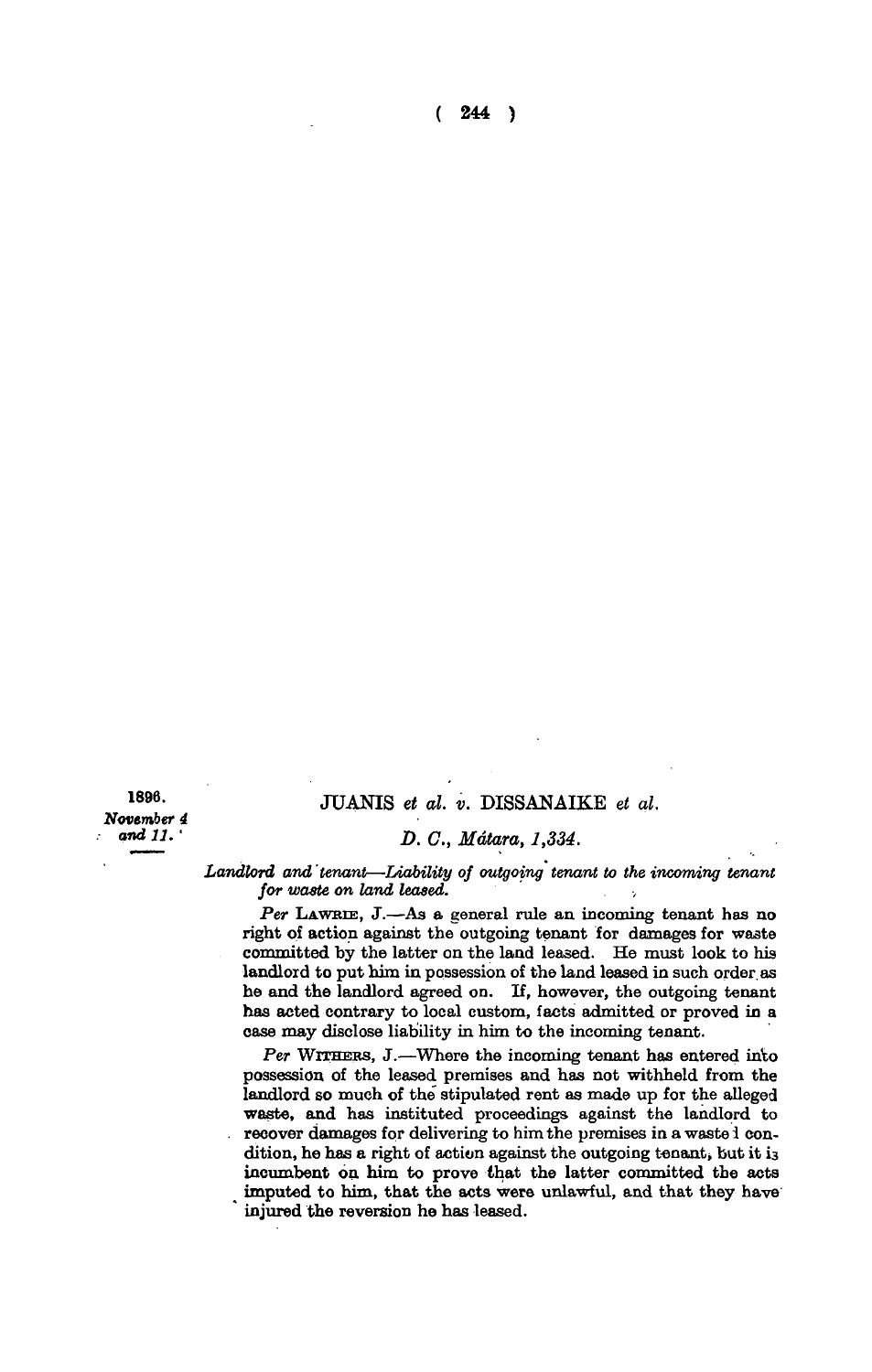"J**^HE facts of the case sufficiently appear in the judgments** 

**1806.**  *November 4 and 11.* 

*Dornhorst,* **for appellants.** 

*Wendt,* **for respondents.** 

## 11th November, 1896. Lawrie, J.-

**The plaintiffs allege that they, on the 2nd November, 1894, took a lease of a garden, with entry on the 1st January, 1895 ; that the defendants, the tenants then in occupation, after the expiration of the plaintiffs' lease and before the term of their occupation commenced, unlawfully and maliciously and contrary to the terms of their lease and to the local custom, plucked half-ripe, unripe, and tender fruits, and damaged the flowers "of the trees of the garden, and caused great damage, to wit, Rs; 500.** 

**The defendants pleaded that no cause of action was disclosed against them.** 

**The District Judge sustained that plea and dismissed the action, and hence this appeal.** 

**I am of opinion that it is necessary that the Court should have all the facts admitted or. proved before it can decide whether the defendants are or are not liable in damages to the plaintiffs. It is necessary that there should be evidence as to the local custom.** 

**There is no privity of contract between the plaintiffs and the**  defendants, but the principle *sic utere tuo ut alienum non loedas* **applies.** 

**Did the defendants so deal with the garden during the last two months of their lease as to injure the rights of those who lawfully succeed them in occupation ?** 

**Whether the plaintiffs' rights were unlawfully damaged will, .1 think, depend upon whether the defendants acted contrary to the local custom.** 

**I cannot say that as a general rule an incoming tenant has an action against the outgoing tenant for damages for waste, or if the land and houses be** *r r* **left in good order and repair.** 

**As a general rule I would say that the mcoming tenant must look to his landlord to put him in possession of the subject let in such order as the new tenant and the landlord had agreed on.** 

**In the great majority of cases I should say that the landlord is the proper plaintiff to recover damages for waste committed by his tenant. I am not sure that the landlord can assign his right to**  these damages, so as to put the incoming tenant in a position to sue.

**I notice that the plaintiffs here allege that the outgoing tenants' duty, with regard to the state in which they were to leave the garden, was fixed by the lease ; if this be so the landlord with**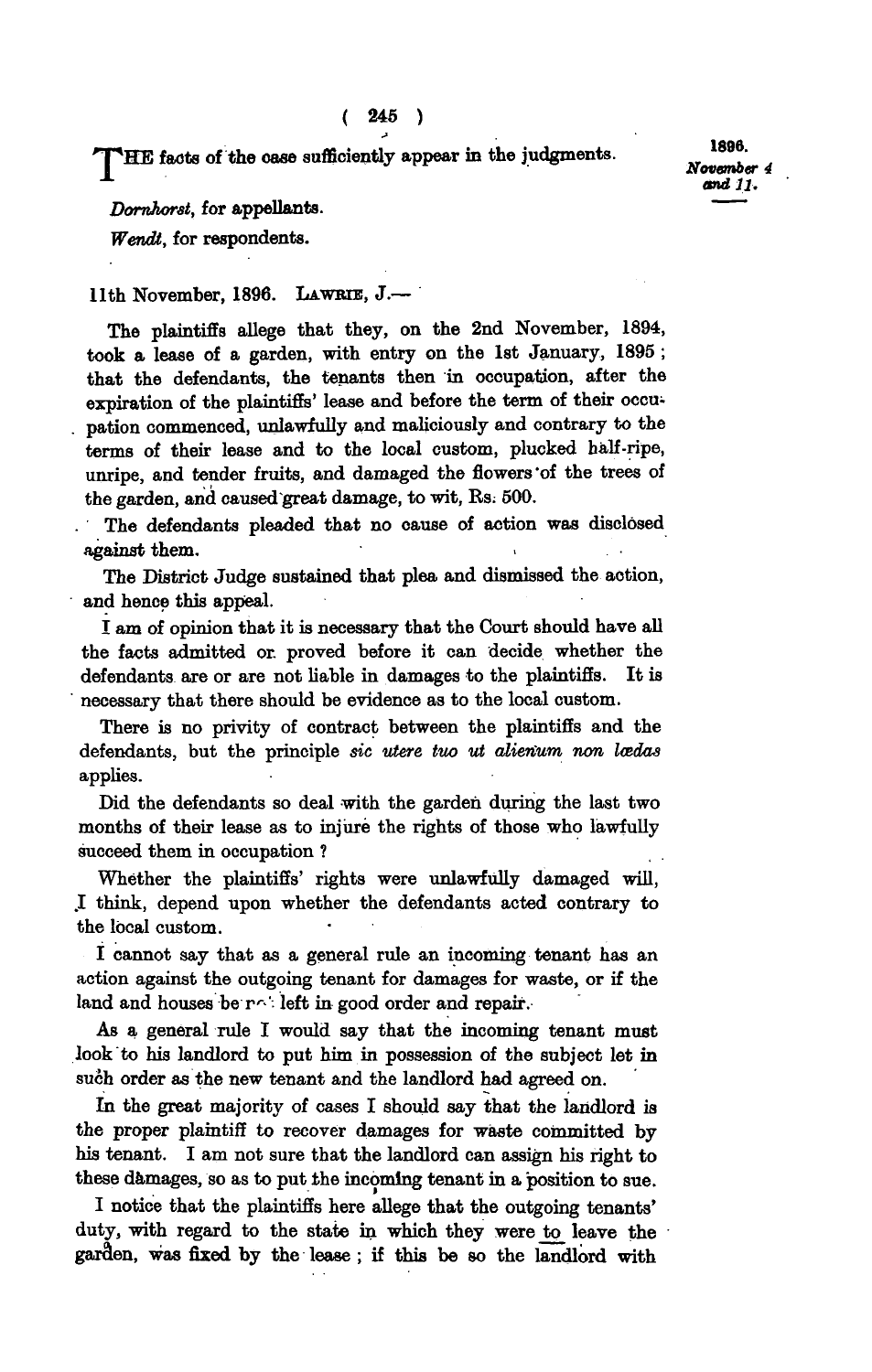1896. November 4 and 11. LAWRIE, J. **whom the contract was made is the only party who can sue for a breach of it.** 

**I feel the danger of exposing outgoing tenants to two actions for the same wrong, an action by the landlord and another by the succeeding tenants.** 

**Before deciding that these plaintiffs cannot recover damages the Court must know the facts and the cuatom : it will then be able to determine to whom the wrong was done.** 

**I would set aside the dismissal of the action and remit for trial.** 

**The appellants are entitled to the costs of this appeal.** 

**WITHERS , J.—** 

**On the 21st November, 1894, the owner of certain premises signed a contract of lease with the plaintiffs for a term of two years, to take effect from the 1st January, 1895.** 

**The defendants, of whom the first and second held the premises under a lease from the owner, which expired on the 31st December, 1894, unlawfully and contrary to the terms of the lease to the first two defendants, plucked between the 21st November and the 31st December, 1894, half-ripe, unripe, and tender fruits, and further . damaged the flowers of the trees of the said garden. It is further alleged that by such unlawful acts the value of the said leasehold premises was depreciated to the plaintiffs' damage in an amount estimated at Rs. 500.** 

**On this question of law the Judge has decided against the plaintiffs. Two decisions were cited to him. The earlier decision is reported at page 8 of Ramanathan's Reports for 1863. That case is exactly in point. I have referred to the Supreme Court Minutes, and it appears that three Judges sat at the hearing of that case in appeal, Sir Edward Creasy, Chief Justice, presiding. The ground of that decision I understand to be this. There was no privity of contract between the outgoing and the incoming tenant, but the waste of the premises, which the incoming tenant had a right to expect to be delivered to him in. an unwasted condition, amounted to a delict committed by the outgoing tenant to the injury of the incoming tenant.** 

**It was urged in argument that such waste would be an injury"to the landlord, and that it would be competent to him to recover damages for the abuse of his property.** 

**It was further argued that he had the sole right of action for such damages, and that he had not assigned those rights to his newlessees.** 

**But it may I think be argued that it was an injury to the landlord's reversion, and this he had parted with for a term to his new lessees.**